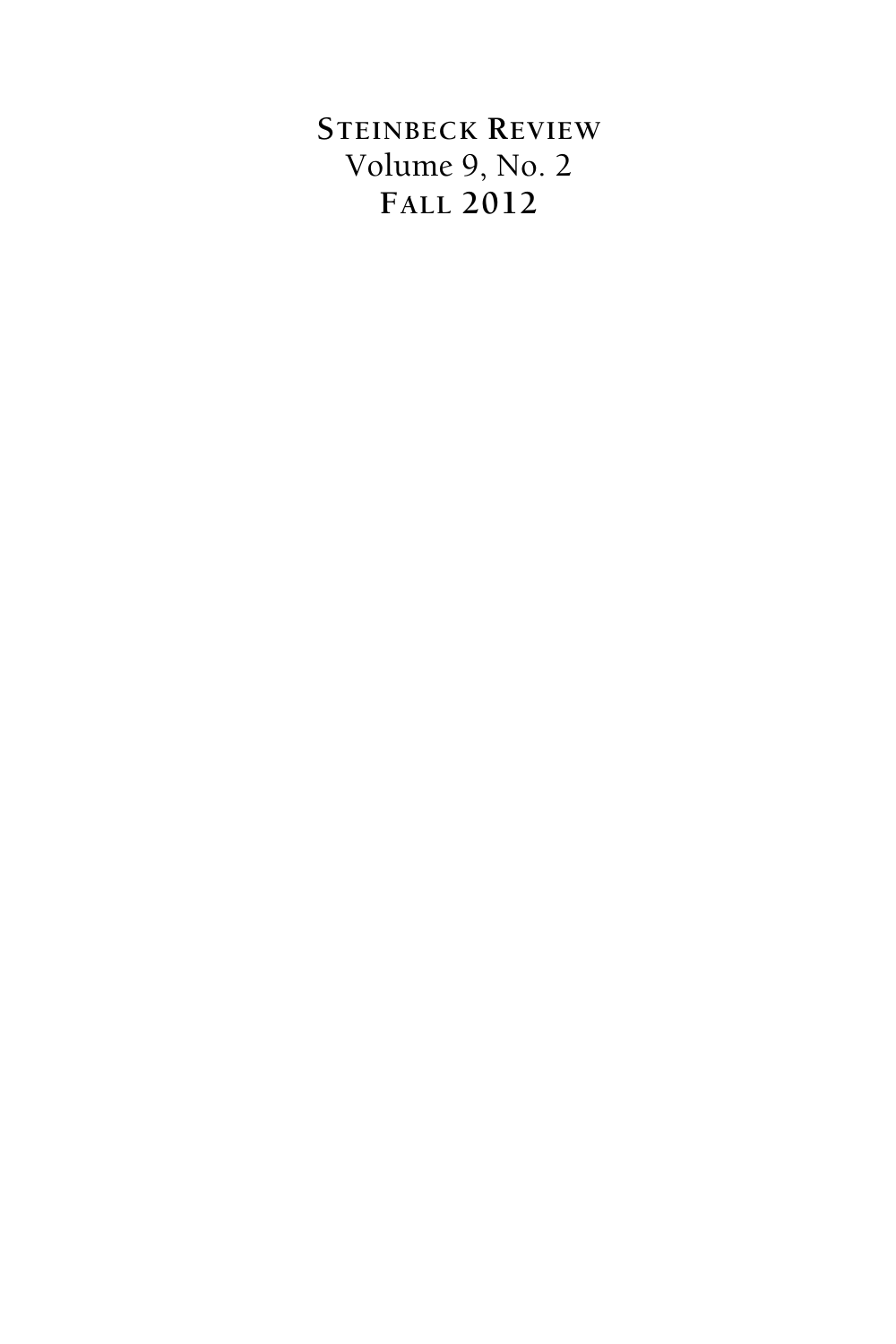# *Travels* **Unraveled**

#### **WILLIAM GRONEMAN III**

The Steinbeck set out on a journey of discovery in 1960 in search of America. The result was *Travels With Charley*, a classic of American literature.<br>Fifty years later Bill Steigerwald set out to recreate Steinbeck's trip ohn Steinbeck set out on a journey of discovery in 1960 in search of America. The result was *Travels With Charley*, a classic of American literature. Fifty years later Bill Steigerwald set out to recreate Steinbeck's trip. His Steinbeck went in 1960, to see what he saw on the Steinbeck Highway, and then to write a book about the way America has and has not changed in the last fifty years" ("Sorry, Charley"). The results of his journey turned out to be a bit different from those intended.

For instance, based on his findings and conclusions, we learn that *Travels* is a "fraud," and "a dishonest book." Steigerwald also found that Steinbeck "was almost never alone on his trip, *...* . didn't rough it," and "rarely camped under the stars in the American outback" ("Sorry, Charley"). In addition, Steinbeck was guilty of scrambling dates and being not too concerned with accuracy (Cutting the First Draft of 'Charley'). In other words, Steinbeck lied.

Steigerwald was piqued by the lack of reaction to his assertions among Steinbeck scholars, admitting he "was a little surprised that his findings hadn't made more of a ripple" ("A Reality Check"). This is understandable after the time and expense of an 11,276 mile trip, the sole result of which seems to be the discrediting of a widely read and beloved book.

Steigerwald's comments were mild compared to those of journalist Nick Gillespie of *Reason Magazine,* who categorized Steinbeck as "totally full of shit." Like Steigerwald, he was irritated by Steinbeck scholars, a group he describes as a depressingly jaded bunch, for seemingly not caring about Steigerwald's revelations ("*New York Times* Groks The Trouble With Charley").

I happen to agree with Steigerwald's premise that *Travels* should not be taken literally as a travelogue across the United States of 1960. If a person picks up the book expecting a "Roadside Guide to the U.S. of A." the shortcoming is on the part of the reader and not the author. Of course, I disagree with the conclusions reached by Steigerwald and others about the quality of Steinbeck's character and the worth of *Travels*. A tad more knowledge of Steinbeck and/or

-<sup>C</sup> 2012 The Martha Heasley Cox Center for Steinbeck Studies/Wiley Periodicals, Inc.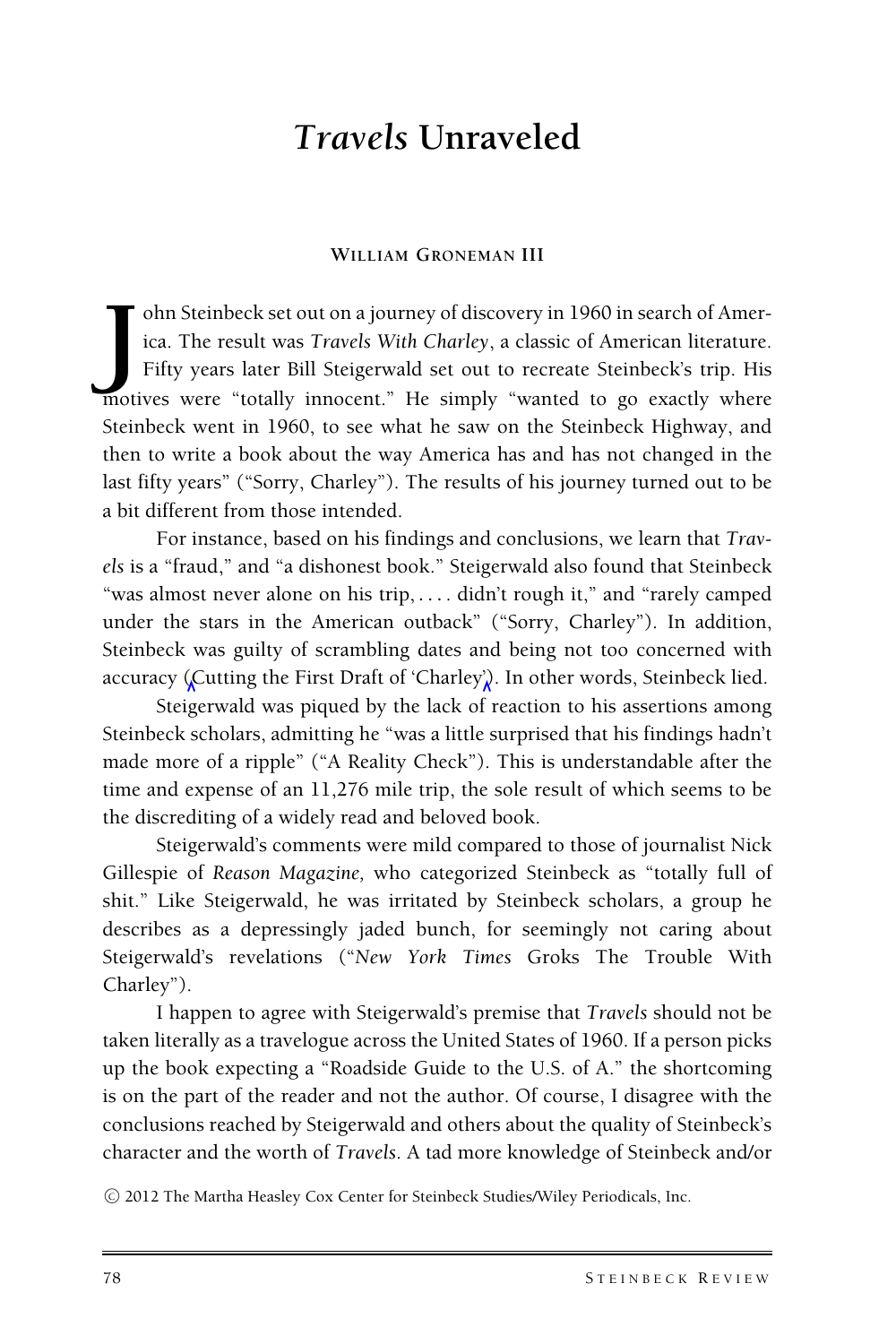his literature may have saved Steigerwald*,* Gillespie, and *Reason* from going out on this limb. The purpose of this article is to shed some further light on Steinbeck–although most of it is already obvious to jaded scholars–and perhaps stave off some of the iconoclastic rush-to-judgment in the media regarding *Travels.*

**Was Steinbeck a liar?** Steinbeck knew that the truth "could be a very dangerous mistress," especially if it got in the way of telling a good story (*Cannery Row* 79). He made no secret of this. *Travels* itself has plenty of clues about Steinbeck's attitude. He lies to the "whiskey of breath" man, who offers him directions (82). He and the guardian of the lake tell each other "a few lies" (111). He and his Texas host tell stories and "some lies" about previous quail hunts (241). Like the private history of Texas described in the book, Steinbeck has his own style of relating his trip "based on, but not limited by, facts" (229).

Mack tells the boys (and Steinbeck tells us) in *Cannery Row* "I hate a liar.... Oh, I don't mind a guy that tells a little one to get along or to hop up a conversation, but I hate a guy that lies to himself" (61). Steinbeck may have been getting along with, and/or hopping up his writings in *Travels*, but it would be a real leap to call it lying, as if some sinister intent was involved.

It would come as a shock to those who expect *Travels* to read like the disembodied voice of a GPS. Thom Steinbeck remembers his father as saying, "I don't lie, I just remember big" (*John Steinbeck: An American Author*). *Travels* is Steinbeck remembering big.

**Was Steinbeck unconcerned with accuracy, and did he scramble dates?** Maybe, but that is hardly a great revelation. Steinbeck had little interest in time and place in his writings or in his correspondence. He dates one letter to Elaine "September 24, 1960 Sunday evening," but September 24, 1960, was a Saturday (*A Life in Letters* 677). Anyone can make a mistake in dating a letter, but Steinbeck was less than precise about more important things. His greatest friend Ed Ricketts died on May 11, 1948, after his tragic accident of a few days earlier. However, Steinbeck, writing about it in "About Ed Ricketts," states that the accident happened "about dusk one day in April 1948" (*Log from the Sea of Cortez* vii).

Steigerwald takes Steinbeck to task for misrepresenting the time of Khrushchev's shoe-banging incident at the United Nations. He dates Steinbeck's conversation with the farmer regarding this scene as either September 23 or 24, but points out the shoe banging did not occur until October 11 ("A John Steinbeck Timeline"). However, Steinbeck wrote to Elaine on September 30, "I hear the news on the car radio. Khrushchev's pounding and chanting seem incredible to me. I guess I was crazy to leave New York just at this time. I might even have seen the table pounding" (*A Life in Letters* 681).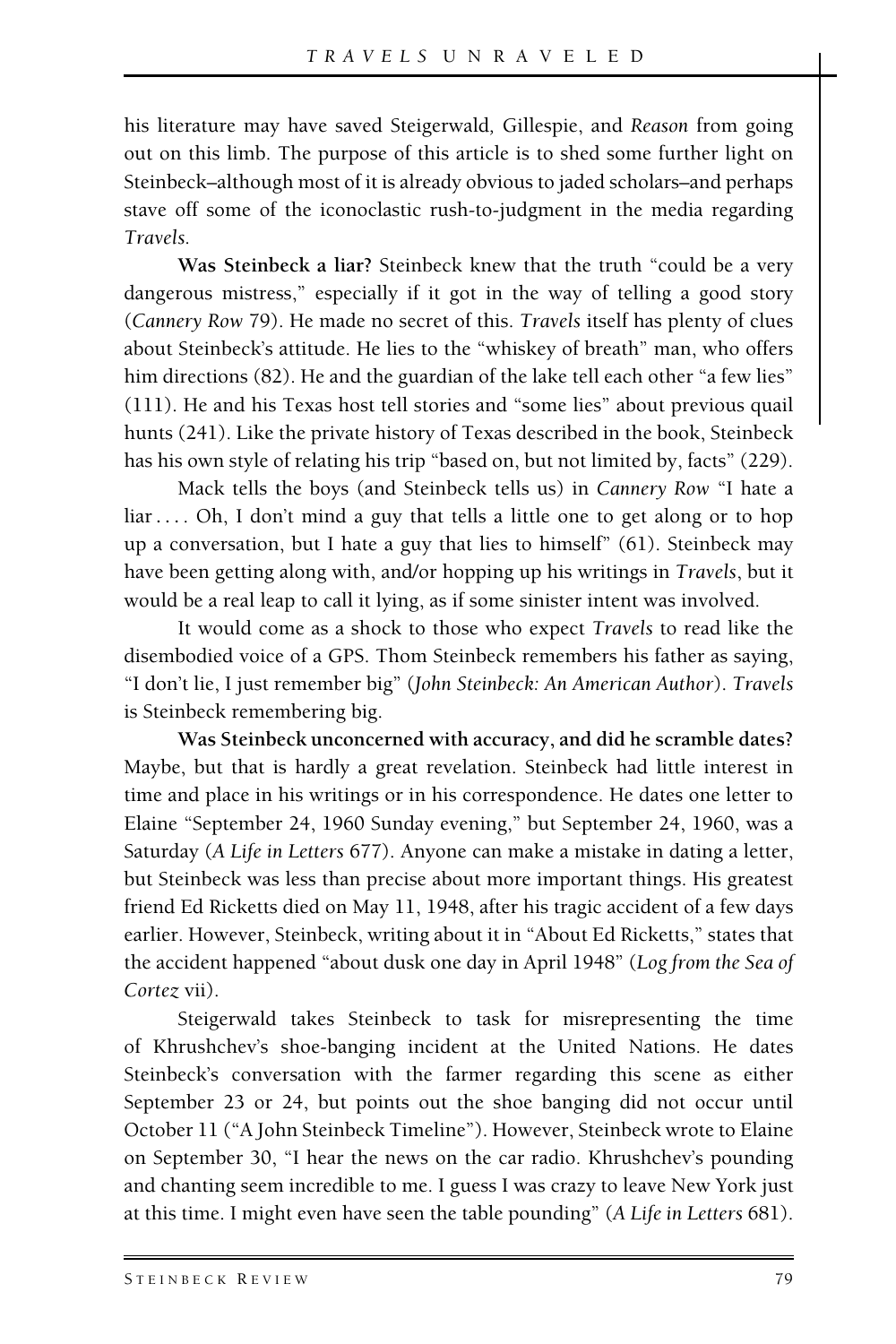Was there some other outburst by Khrushchev? If not, why does Steinbeck cite one earlier than September 30, while Steigerwald dates it October 11? Could Steinbeck have been that far off in dating another letter? There may have been some other incident involving Khrushchev, and Steinbeck merely blended the two in his book.

It is likely that Steinbeck stopped and camped at the places he said he did in *Travels*, but not necessarily in the order or at times represented. He spent approximately seventy-five days and nights on the road. Thankfully he did not record every one of them in real time. It would have made for a very long book. If he did manipulate times, places and occurrences, it was for the sake of telling his story and making the points he wanted to make.

As he once wrote to Peter Benchley:

Of course a writer rearranges life, shortens time intervals, sharpens events, and devises beginnings, middles and ends and this is arbitrary because there are no beginnings nor any ends. (JS/PB 1958 *A Life in Letters* 523)

In other words, it is a writer's prerogative to arrange things in an aesthetically pleasing manner, as he does in *Charley*.

**Did Steinbeck fail to "rough it," and not "camp under the stars?"** Steinbeck loved and was almost obsessed with self-contained travel as well as gadgetry from his earliest bakery wagon, harvest gypsy research days. His interest in his camper/truck, Rocinante, was more in planning and outfitting than it was in actually using it as a home.

He drove his camper all over the United States. If he chose to avail himself of comfortable hotel rooms along his trip, that was his business. He made no secret of it and described doing so a number of times in *Travels*. He never claimed to have curled up in a sleeping bag out on the prairies. I am not sure that spending nights in Rocinante could be accurately described as "roughing it." His description of how he equipped it and a view of that snug little cabin in the Steinbeck Center in Salinas makes it seem a good deal more comfortable than many hotel rooms. If he outraged anyone's sensibilities by staying in hotels, it was because of his need for human contact–not an attempt to pull the wool over readers' eyes.

**Was Steinbeck almost never alone?** Anyone reading *Travels* has to be aware that it is not exactly the record of a leisurely, introspective jaunt of travel and discovery. Right from the beginning Steinbeck is reluctant to go. Once he gets on the road he is not so much enjoying the country and savoring his experiences than he is "bucketing" along to the finish line. He is on his quest to discover what America has become, but he is racing through and wishing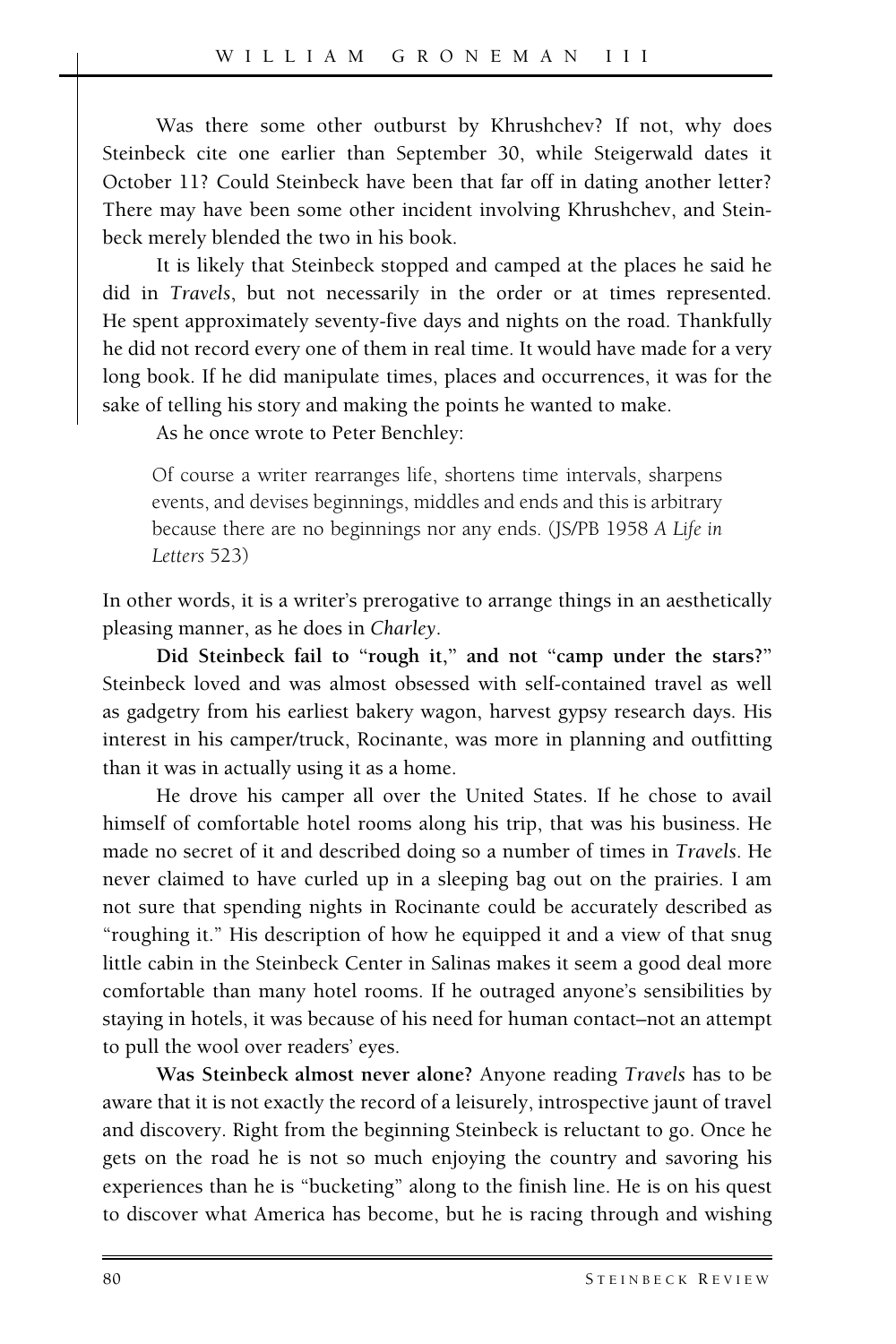the miles away. Steinbeck was a lonely man away from home, and this factor pushed him along on his American dash.

Elaine was with Steinbeck on his journey other than in Chicago and Texas. Once again, this is not much of a discovery. It is documented in both Jackson Benson's and Jay Parini's excellent biographies of the author (Benson 885–888 and Parini 427). Carol Steinbeck accompanied him on the Sea of Cortez expedition, but there is no mention of her being along in his books on the subject. She did not fit in with the fabric of the story. He mentioned Elaine in *Travels* when she did fit the fabric and omitted her when she did not. Her company is a small concession to the author when we understand his chronic loneliness. It is also a tribute to Steinbeck's love for his wife. Elaine's presence on the ride down the west coast is hardly some sordid secret—nor does it alter Steinbeck's view of America.

**Did Steinbeck make people up?** Now this would be a surprise, since he rarely made up characters even in his fiction. It is well known that many of Steinbeck's most memorable characters derive wholly, partly, or as composites of people from life. He had a lifetime of experiences by the time he wrote *Travels*. He was a storyteller, not a bean counter. A person would have to be totally naïve to think that he would restrict himself to relating only those things or people he experienced on his ten-week race around the country in 1960. Whether or not he made them up or if he recycled those from earlier experiences, he certainly made them come to life in *Travels*, if in a somewhat cornball way at times. Obviously this was not a big area of concern for him, as evidenced in a letter written to Carlton Sheffield two years later:

I have thought about writing an autobiography but a real one. Since after a passage of time I don't know what happened and what I made up, it would be nearer the truth to set both down. I'm sure this would include persons who never existed. (JS/CS March 2, 1964 *A Life in Letters* 798)

That is, he wrote about life—how it was, how it should be, how it might have been—but still true to humanity.

**Is it fiction or non-fiction?** *Travels* was written at a time in which many books fell under the category of "popular history," dramatized works of nonfiction with an absence of footnotes, such as those by Tom Wolfe or Walter Lord. Truman Capote's *In Cold Blood* is an example of what has been called a "non-fiction novel." *Travels* may fit comfortably in either category for those who feel the need to cubby-hole it.

The thirtieth anniversary edition of Alex Haley's *Roots* includes an addendum describing the 1978 law suit by Harold Courlander, which claimed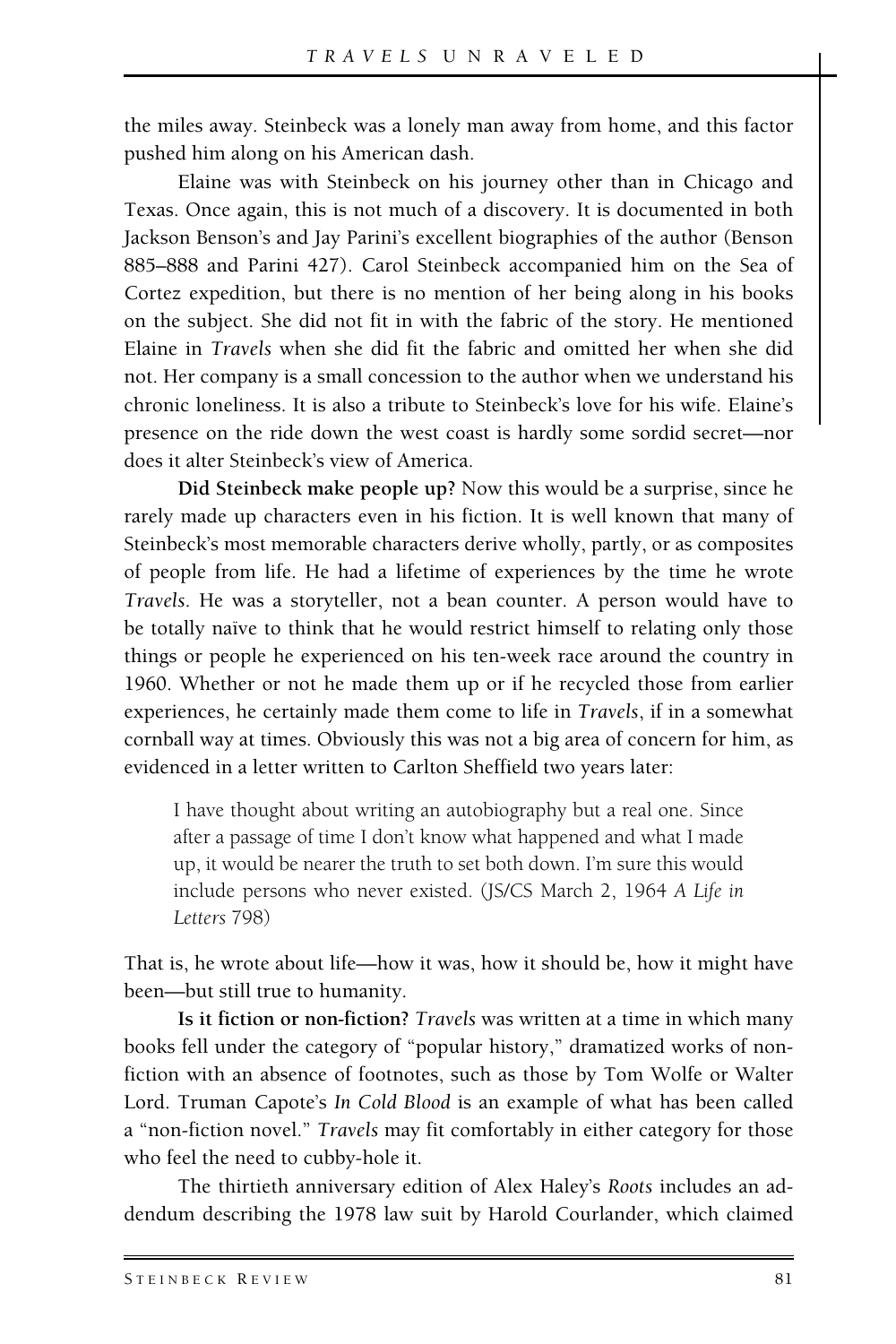that Haley plagiarized certain scenes from Courlander's novel *The African* for his book. Haley settled out of court to the tune of \$650,000 after admitting that several passages of *Roots* were copied from *The African*. Haley explained that the plagiarism was unintentional because he had received the material from researchers who had been helping him and had failed to cite the source of the information. Later on, in the addendum he stated:

Since I wasn't around when most of the story occurred, by far most of the dialogue and most of the incidents are of necessity a novelized amalgam of what I know took place together with what my researching let me to plausibly feel took place. (Haley 891)

I have found this book is shelved in the biography section of a local bookstore, and in the history section of the local library.

Regarding *Travels*, it usually occupies a place on bookstore shelves along with Steinbeck's works of fiction and non-fiction, under the appropriate heading of "Classics."

**So what about those Steinbeck scholars?** Steigerwald asked, "If scholars aren't concerned about [his findings], what are they scholaring about?" ("A Reality Check"). Well, mostly they are "scholaring" about John Steinbeck's literature and his life. Steigerwald goes on to describe the homework he did before setting out on his trip. Of course, he re-read *Travels*, and used "clues from the book, biographies of Steinbeck, letters Steinbeck wrote from the road, newspaper articles, and the first draft of the *Charley* manuscript" ("Sorry, Charley"). Had he immersed himself in the whole Steinbeck catalogue, he may have realized why his findings did not set scholars bouncing off walls.

It is well known that Steinbeck based the characters and scenes in his fictions on real people and incidents. Besides being a harvester of stories, he was also an unapologetic collector of junk. He admits in *Travels* that he is "over-interested in junk," explaining that he has "half a garage full of bits and broken pieces," and that he uses "these things for repairing other things" (44). He was not one to let things go to waste when he could reuse them for some other purpose. *Travels* is filled with opinions and generalities on a wide variety of subjects that do not really fit into an anticipated "roadside guide."

Some of Steinbeck's opinions and generalities are quite curmudgeonly. Only six months before he left on his trip, he had queried James S. Pope, editor of the Louisville *Courier*-Journal, asking him if he would be interested in some "old curmudgeon pieces" (*A Life in Letters* 663). It is quite likely that these ended up as part of *Travels.*

So Steinbeck took memories of actual people and events, adjusted and reworked them a bit to fit into his stories. He did so again in 1960. Many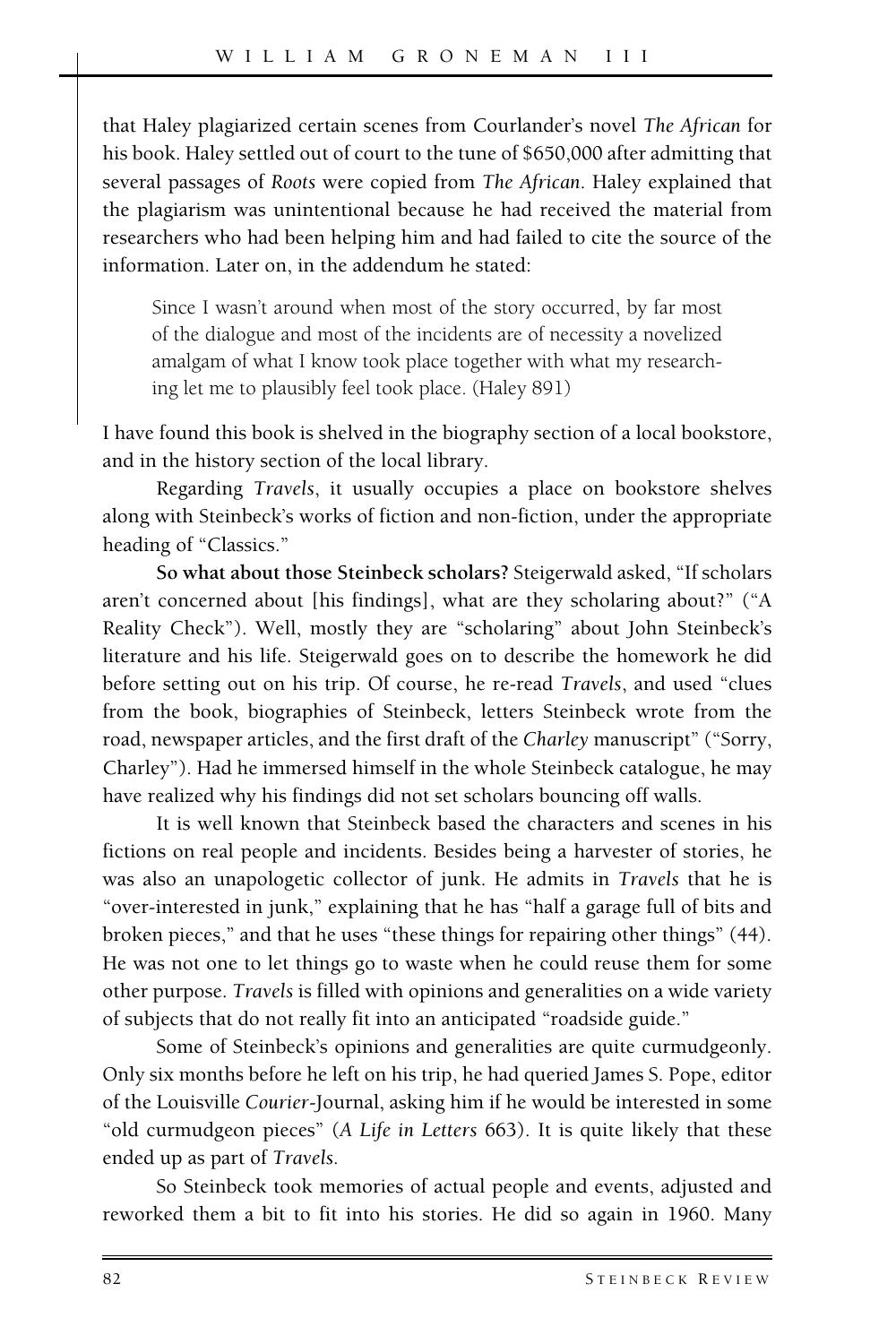scenes, actions, and people described in *Travels* are fairly close to those in his previous works. In a few cases he seems to be giving a happier ending to some of his fictional characters of the past or perhaps even apologizing for things he had written of others. In either case he was recycling, as well as adapting experiences and encounters on the road to better fit the flow of his narrative. For example, a thirteen-year-old boy shyly approaches Rocinante during its outfitting at Sag Harbor. It takes him a week before he is able to verbalize his longing to share the adventure of the road with Steinbeck (10–11). He reminds one of Frankie from *Cannery Row* who takes three weeks in visiting Doc's lab before he makes it as far as the workbench (42).

Steinbeck outfits Rocinante with everything he might need on the road, admitting he carried "about four times too much of everything" (11–12). Compare this to the intensity with which he and Ed Ricketts packed the *Western Flyer* for their Sea of Cortez expedition (*Log From the Sea of Cortez*  $12-15$ ).

Steinbeck devises a unique way of washing clothes after he observes the most "thoroughly mixed and kneaded garbage" in a plastic pail tethered in the cabin of Rocinante. He simply replaces garbage with dirty clothes, water and laundry detergent, and has an instant washing machine (45). Ingenious, but this is not the first time an idea like this came to him. For reasons of his own, he wrote a letter to Dorothy Rogers (Mrs. Richard Rogers) in 1954, describing how women can launder their underwear by putting them in a fruit jar with water and detergent and shaking it like a cocktail shaker (*A Life in Letters* 489–490).

Steinbeck is lucky enough to see the Aurora Borealis and admits he has only seen it a few times in his life (48). Joseph Wayne also sees it and states that it is "rarely seen so far south" (*To a God Unknown* 257).

There are twelve adults, not counting the children in the "Canuck" family Steinbeck meets and invites to Rocinante. There are twelve members of the Joad family, not counting Casey. The Joads are scorned and treated as intruders in their trek west. Steinbeck makes up for this by treating the Canucks to refreshments with almost fawning obsequiousness, finally sharing his vintage cognac with them  $(65–70)$ .

Did this warm party scene actually happen as described, or could it have been drawn from a similar one during Steinbeck's stop at Eaglebook School at Deerfield, Massachusetts? He described in a letter to Elaine how all the teachers and Mrs. [Thurston] Chase came to visit and he made coffee. "John [IV] acted as master of ceremonies, passed cups and canned milk. At one time there were twelve people—three on each side of table and six standing" (*Life in Letters* 677-678). He mentions this gathering in his letter to Elaine, but not in *Travels.*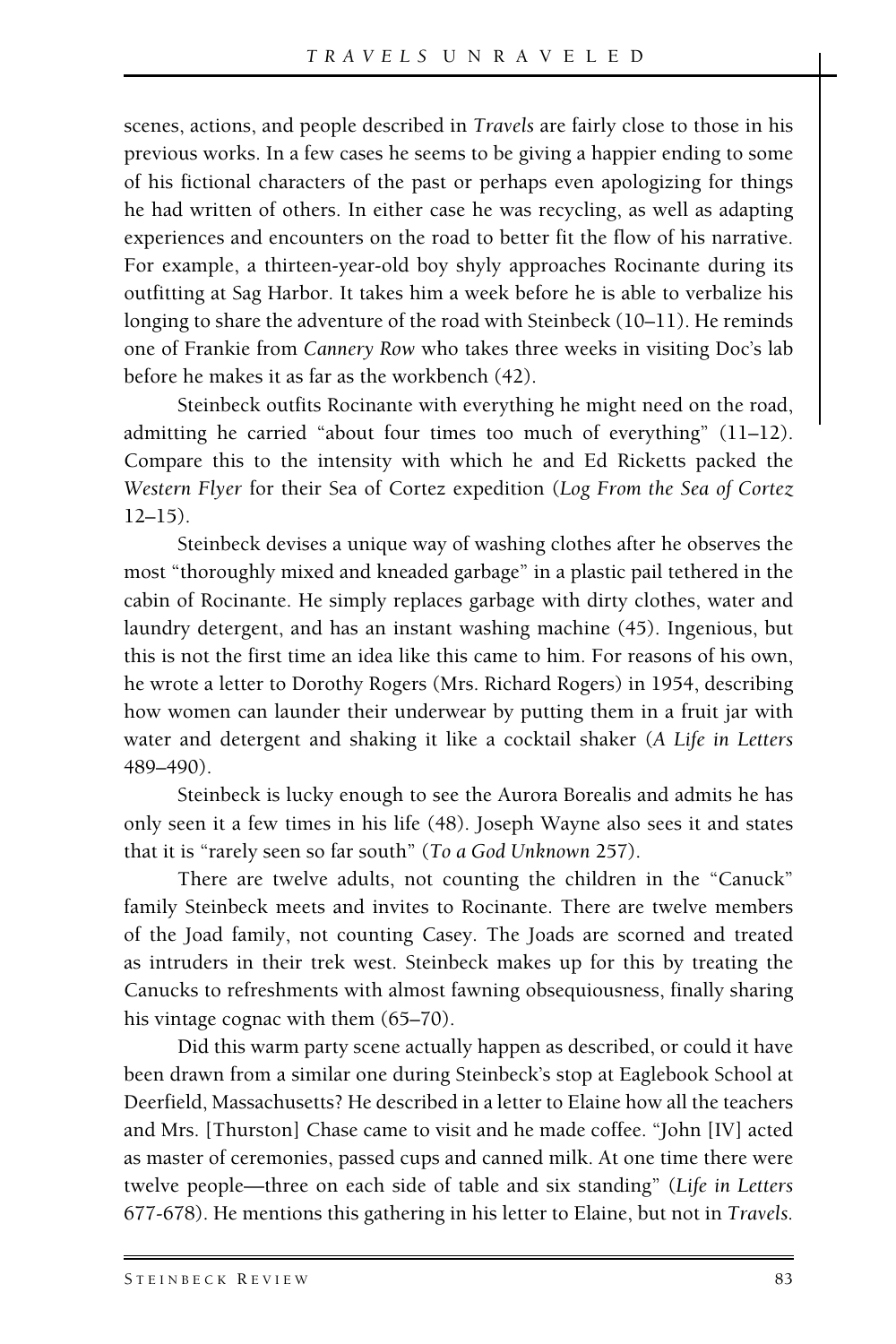Conversely, his entertaining of the Canadian family plays an important part in *Travels*; yet there is no mention of it in the letters provided by Elaine for *A Life in Letters*. This is not proof that the gathering as described did not take place or, that if it did, Steinbeck could not have communicated it to Elaine in some other way. I have never seen the original manuscript in the Morgan Library so I do not know if the gathering at Eaglebrook School is described therein.

The guardian of the lake, in *Travels,* angrily challenges Steinbeck:

Don't you know this land is posted? This is private property *...* . The owner don't want campers. They leave papers around and build fires*...* . See that sign on that tree? No trespassing, hunting, fishing, camping. (109–110)

Compare this to the challenge issued to Mack and the boys by the Captain in *Cannery Row*:

What the hell are you doing here?*...* . The land's posted. No fishing, hunting, fires, camping. Now you just pack up and put that fire out and get off this land *...* . There's signs all over. (62)

The cook and waitress between Minneapolis and Sauk Centre in *Travels* are reminiscent of Mae and Al of *Grapes of Wrath.* Whereas Mae and Al are savvy and cynical because of their exposure to travelers on the road, the German restaurant pair in *Travels* are a bit slow and obtuse, stuck in their own world, serving but not really absorbing things from Steinbeck and others who pass through (130–132; and *Grapes of Wrath* 197–209).

Steinbeck never meets the guardian of the lake's wife while stopping in northern Michigan. He finds out that she is blonde and "prettyish" and that she is longing to be some place other than "out in what she calls the Sticks" (112). Robbie, the ascot-wearing young man in Idaho also longs to be elsewhere to "see for one's self" (172). How much are these characters like Curley's wife in *Of Mice and Men* who dreams of being "in the movies" rather than trapped on a grain ranch with her thuggish husband (84–85)?

The soliloquy of Joe the mechanic on the efficacy of trailers may be a combination of information Steinbeck gleaned from a National Guard officer who also ran a trailer park, and/or from residents of another park outside of Bozeman, Montana. He describes both encounters to Elaine in letters dated, "October 1, 1960" and "Columbus Day [1960]" (*A Life in Letters* 683–684 and 689). Joe and his wife could have been the National Guard officer and his wife, or composites from among the people he met and spoke to in the trailer park near Bozeman. He does not mention Joe by name to Elaine in his letters, nor does he mention the square-jawed National Guard officer in *Travels*. It is just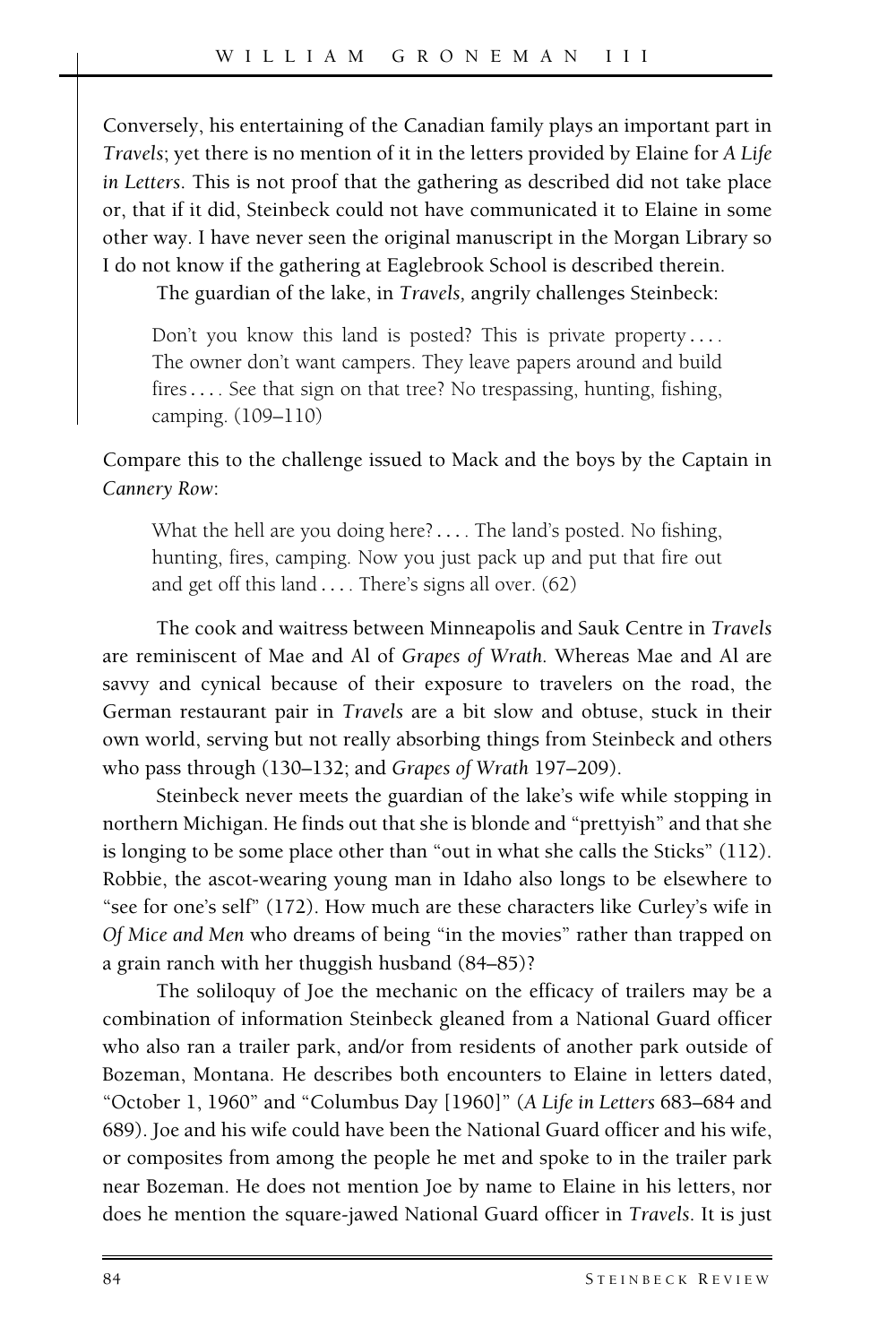as likely that Joe's opinions stem from Steinbeck's own fascination with selfcontained travel.

It is interesting that Steinbeck shows nothing but admiration for Joe and his views on mobility and the lack of roots in American society in *Travels*. He has somewhat less admiration for the guard officer and wife. "These are Martians," he writes to Elaine. "I wanted to ask them to take me to their leader. They have no humor, no past, and their future is new models [of trailers]." However, in the same letter he writes, "If I ever am looking for a theme—this restless mobility is a good one" (*A Life in Letters* 683–684). Steinbeck may not have known it at the time, but he had found his theme.

Robbie and his ogreish father were a find for Steinbeck. Not only does he discover a lonely aspiring hairdresser with a burly father in the wilds of Idaho, but he is able to mediate, Solomon-like, in an argument between the two (170– 175). The author obviously was addressing homosexuality in a sort of clumsy 1960s manner ("hairdressing—for women," get it? *wink!*). Robbie's longing for New York City, the theater, music and someone "to talk to" is a cry for a life style other than the one he is living. Steinbeck weighs in on Robbie's side both sympathetically and diplomatically. Once again, did this unlikely encounter really happen? Could something similar have happened at some other time? Could Steinbeck have been trying to apologize for his portrayal of Joe Elegant in *Sweet Thursday?*

One of Steinbeck's more miserable characters is the junkyard worker in *Grapes of Wrath*. He is small, wiry, and filthy. He has one eye and is filled with whining self-loathing and self-pity. He is generous and helpful to Tom and Al Joad partly because it helps him get back at his hated employer. He longs to head west and begs a ride with the Joads. Steinbeck leaves him stretched out in his bed crying, with "the cars slipping by on the highway only [strengthening] his loneliness" (228–234).

Steinbeck gives this character a happy ending in *Travels* in the form of the service-station man who helps the stranded author find tires for Rocinante on a rainy Sunday in Oregon. This man has an "evil white eye," instead of missing an eye. He has aged and grown in the ensuing twenty-four years to a giant with a scarred face, and now he is calm, soft-spoken, and saintly. He goes out of his way to help Steinbeck for no other reason than to be helpful. The junkyard man and the service-station man are essentially the same character, but one who has found peace by getting on the road and finding his place out west (185–87).

The author is thrown by his return to Monterey and by the emotionally charged reunion in Johnny Garcia's bar. He writes: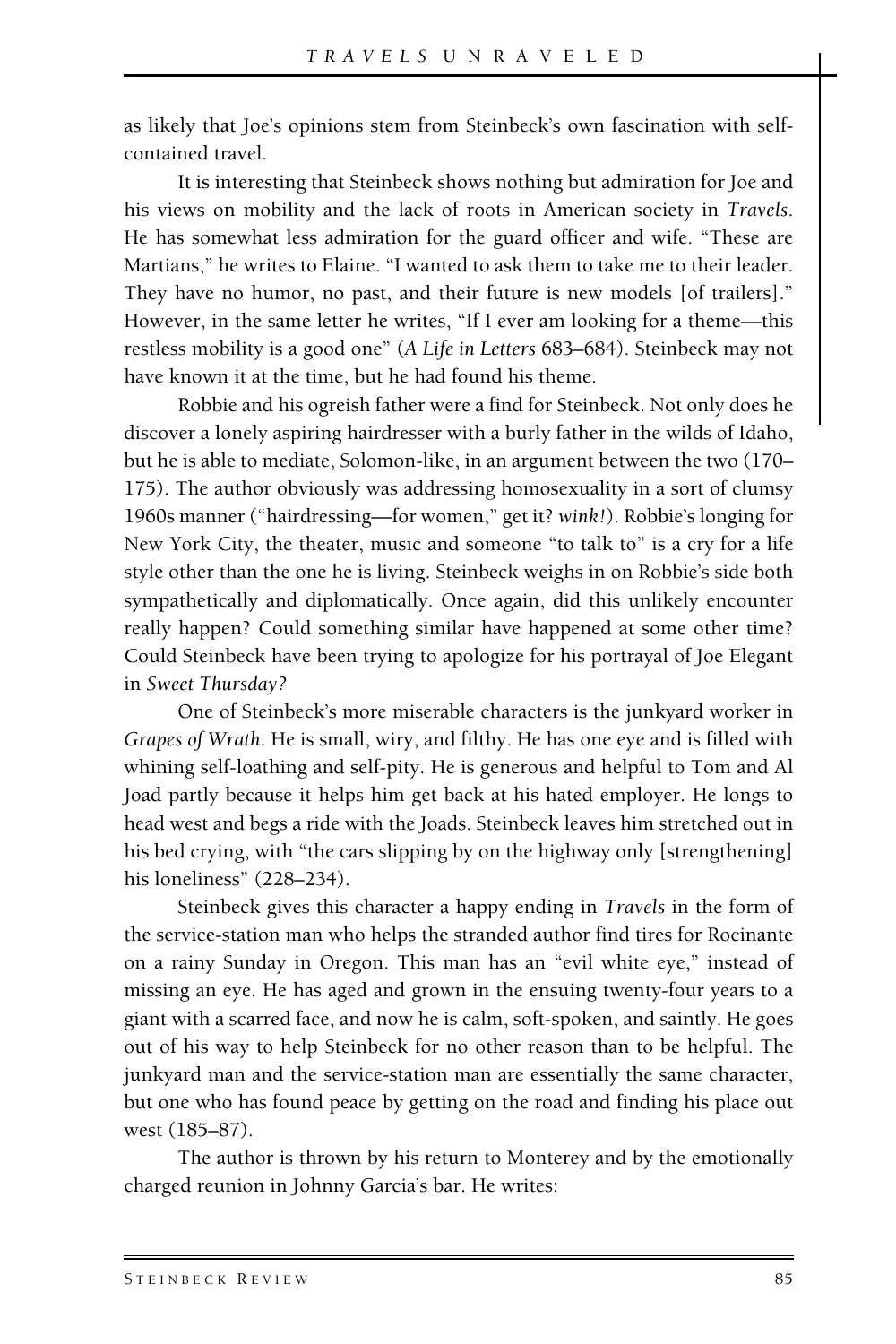When I went away I had died, and so became fixed and unchangeable. My return caused only confusion and uneasiness. Although they could not say it, my old friends wanted me gone so that I could take my proper place in the pattern of remembrance. (2006)

#### Similarly, he writes in *The Log from the Sea of Cortez:*

I think those young men were glad to see us go; because once we were gone, they could begin to build us up, but present, we inhibited their imaginations. (77)

And in "About Ed Ricketts:" [Ed] was dead and had to be got rid of. People wanted to get rid of him quickly and with dignity so they could think about him and restore him (*Log from the Sea of Cortez* x).

Steinbeck takes out a rifle to shoot two coyotes during a stop in the southwestern desert, but rationalizes himself out of this senseless act (213– 214). Compare this scene to one in which Joseph Wayne prepares to kill a boar with a rifle and similarly talks himself out of it (*To a God Unknown* 8–9).

Steinbeck throws a sad little birthday party for Charley to raise their sinking spirits while crossing the American southwest (223). This scene is reminiscent of the poor little engagement party for Al Joad and Aggie Wainwright in *Grapes of Wrath* (543). In both cases, pancakes substitute for a real celebratory cake.

A good portion of *Travels* is dedicated to Texas. It is as much a tribute to wife Elaine, a proud native of Texas, as it is to the Lone Star State itself. No mention of Texas is complete without a reference to the battle of the Alamo, which Steinbeck includes along with the ironic observation that Mexico abolished slavery long before the United States (229). This is not something that Steinbeck discovered while traveling through or musing on Texas. He had this idea some years earlier while considering writing a screenplay about the battle. The project never got beyond the idea stage (Benson 653). Unused, it was recycled for *Travels.*

Steinbeck is amused during the Texas "Thanksgiving orgy" by his host's daughter, who tells "a sophisticated and ribald story" about her horse, Specklebottom, visiting a mare in another county. She felt that she had property rights to the foal of this union (236). This type of "animal husbandry" humor is of a type that the author had used before. *Grapes of Wrath* alone has four: Wink Manly joking about breeding a "litter of crap houses," Elsie Graves telling Willy Feely "Why not, Willy? It's your heifer," the businessman's story of the haltered heifer being "serviced," and the truck driver's "Couldn't your ol' man do it?" joke (36, 90, 155 and 202).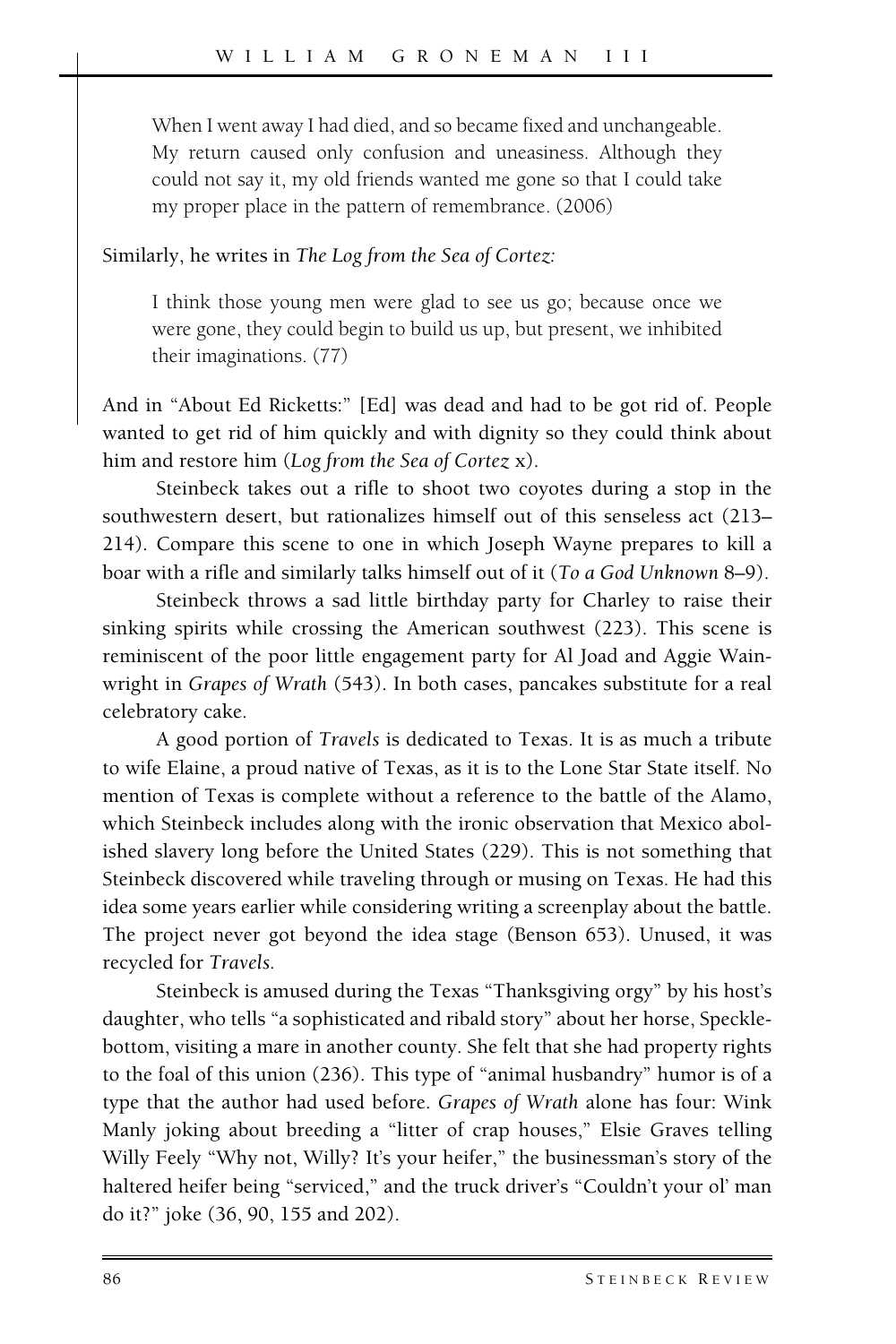The little school girl in *Travels* makes a "curious hop" because, Steinbeck believes, "in her whole life she had not gone ten steps without skipping" (257). Jody in *The Red Pony* "was forced to take a serious stiff-legged hop now and then in spite of his maturity" (57).

Finally, Steinbeck ejects the racist hitchhiker from Rocinante only after reaching for nothing between the door and seat (272). Similarly, Doc ejects the blue-nosed hitchhiker in *Cannery Row* by reaching for a monkey wrench from the box on the dashboard (81).

This list probably could be much longer. If many of the scenes in *Travels* were not drawn from earlier experiences, then there are certainly a large number of coincidences going on in the book. But as former FBI profiler Ed Sulzbach has pointed out, "There really aren't many coincidences in life. And to call coincidence after coincidence after coincidence a coincidence is just plain stupid" (Cornwell 355).

**So, did Steinbeck pull the wool over his publishers' and readers' eyes by writing a dishonest book?** *Travels* has been in print for fifty years, to the delight of millions of readers and to the profit of many publishers, editors, agents, and booksellers. I should be so dishonest in my writing.

His book told the truth about America as he saw it and about Steinbeck himself. Anyone reading *Travels* and enjoying it has to come away with an appreciation of the rights of human beings, the rights of individuals to pursue alternate lifestyles, an impatience for mindless bureaucracy, respect for animal and plant life, the love of one's country, not to mention the companionship of a good dog. These qualities already were an essential part of Steinbeck. He used the trip as a frame upon which to present these feelings.

It is time to seriously consider all the discrepancies of time, place and fact in *Travels*, say "So what?" and then sit back to enjoy the book once again.

John Steinbeck himself has the final word regarding the current controversy surrounding *Travels With Charley*:

There are people who will say that this whole account is a lie, but a thing isn't necessarily a lie even if it didn't necessarily happen. (*Sweet Thursday* 57)

So we'll leave Steinbeck himself with the final word.

### *Works Cited*

Benson, Jackson J. *The True Adventures of John Steinbeck Writer*. 1984. New York: Penguin Books, 1990. Print.

Cornwell, Patricia. "The Face of Jack the Ripper." *Vanity Fair Magazine* December 2002. Print.